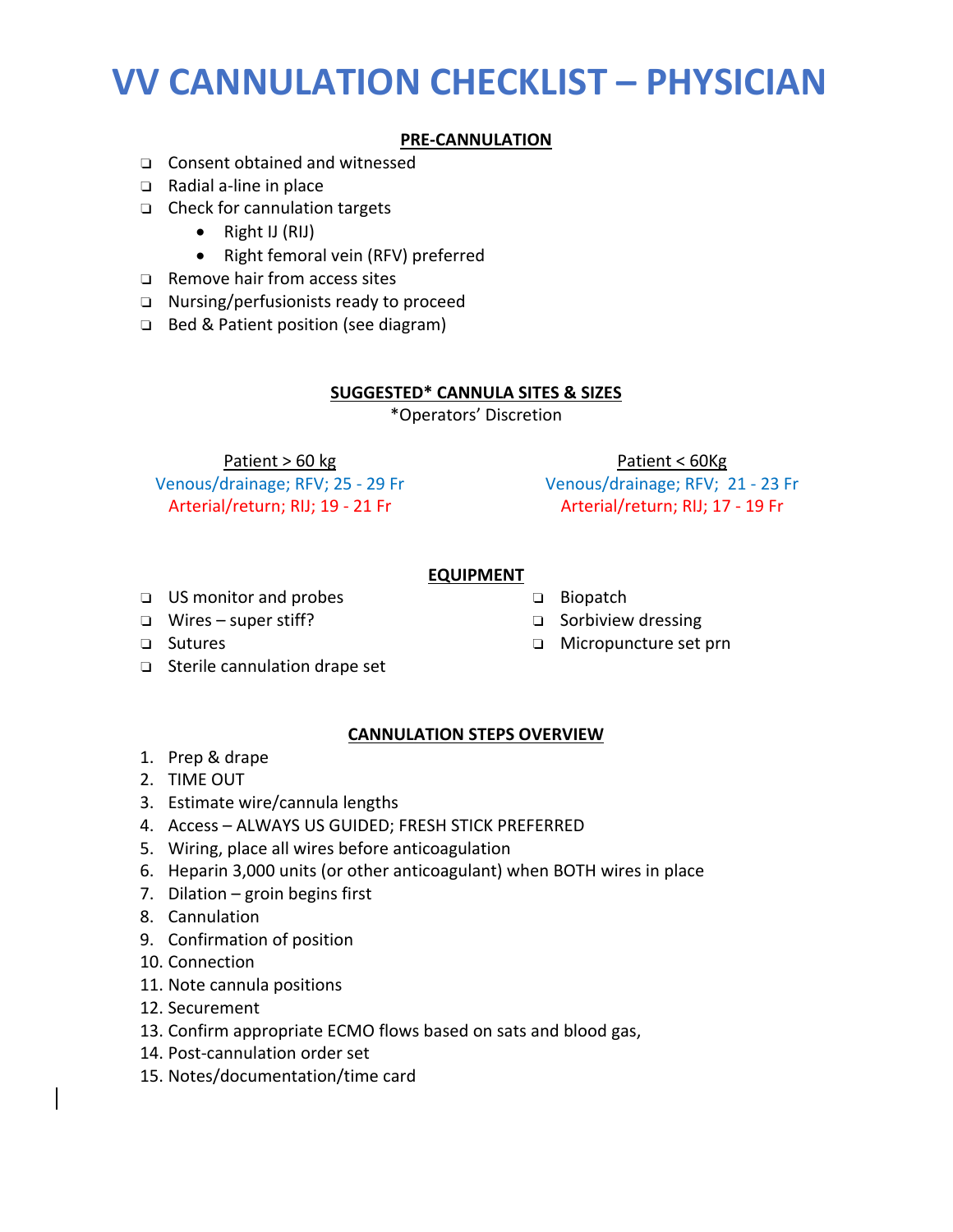# **VV CANNULATION CHECKLIST – PHYSICIAN**

### **DETAILED MD CANNULATION STEPS – RIGHT IJ VEIN**

- ❏ Estimate *in situ* wire length
- ❏ Estimate *in situ* cannula position
- ❏ Flush cannula
- ❏ (RE) Tighten all caps/stopcocks
- ❏ Obtain introducer needle access ALWAYS under US guidance
	- Access point low, at clavicular/SCM junction
		- Fresh stick strongly preferred
	- consider micropuncture for difficult access
- ❏ Place 80cm 0.035 wire into right IJ and visualize with US
	- Consider stiff wires in obese patients, etc
	- Administer 3000U heparin (or other anticoagulant) when BOTH wires placed
- ❏ Sequentially dilate over wire groin operator starts first
	- Only  $\sim$  1/3 of dilator needs to go in
	- Continuously ensure wire moves easily back and forth
	- Dilate to one size smaller than planned cannula size
- ❏ Advance cannula with introducer until last hole intravenous
	- \*All cannula access ports *AWAY FROM FACE\**
	- remove introducer
- ❏ Clamp cannula
- ❏ Connect to arterial (return) circuit with appropriate air‐free technique
	- Ensure no air entrainment
	- Check access port on cannula is secured
- ❏ Secure cannula and cover with sterile dressing
	- Note position